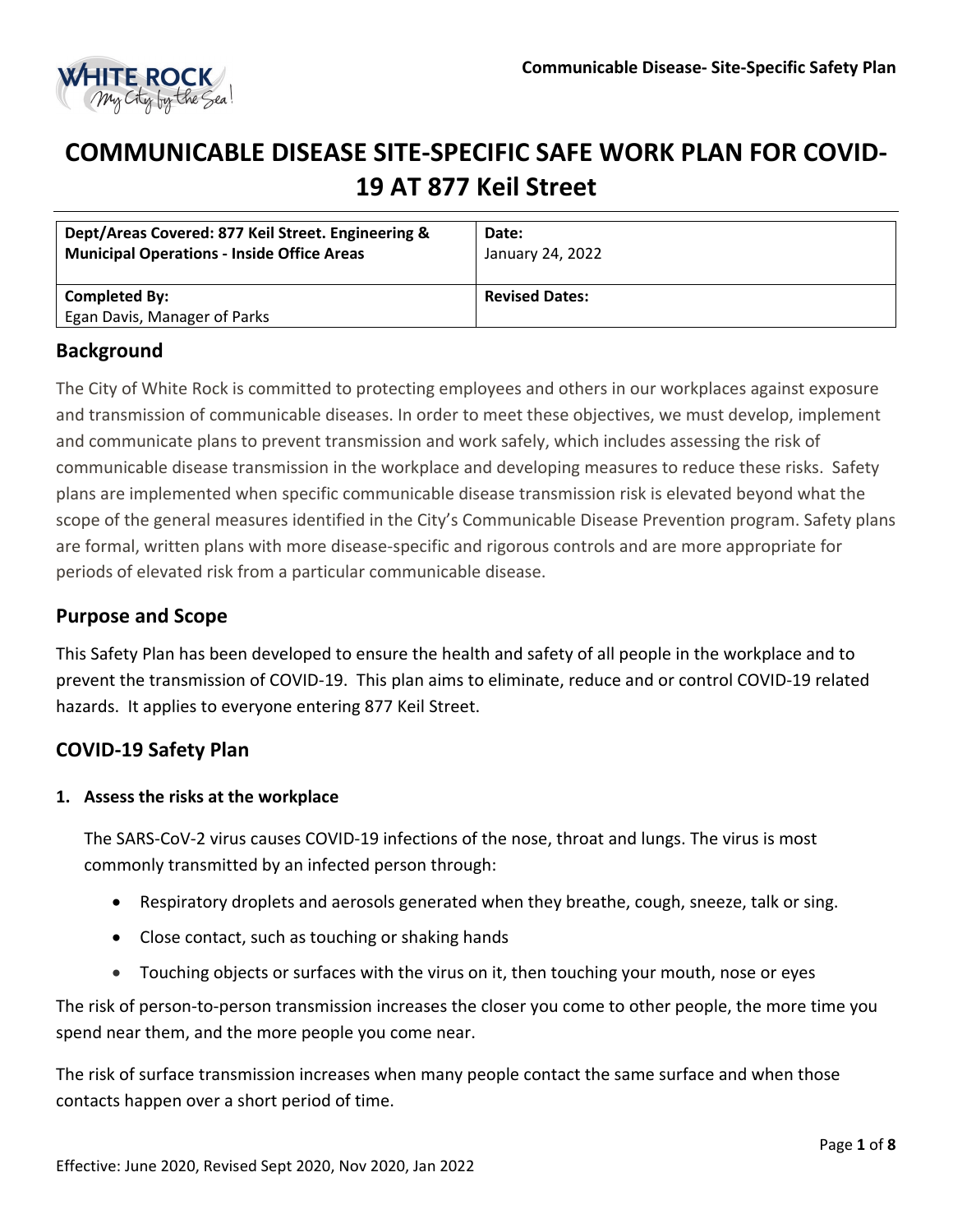

Risk Assessments conducted by Engineering and Operations identify areas where there may be risks to the COVID-19 virus. A risk assessment supports the development of Safe Work Procedures, which mitigate the risk level of the potential exposure.

 $\boxtimes$  Completed risk assessments are available in the public drive.

The principles used to conduct the risk assessment were based upon the Occupational Health and Safety Hierarchies, Elimination by Physical Distancing, Engineering Controls, Administration Controls or Personal Protective Equipment. All people interactions were reviewed for their risk level and their effective controls to reduce the risk; these actions would involve conducting City business with staff-to-staff, staff to public, and staff in commercial or residential settings. Each work task was assigned a risk level without controls in place, and subsequently the effective controls to mitigate the risk.



COVID-19 Exposure – Standard Risk Assessment Flow Chart

Steps

1. Is it possible to Eliminate the exposure of COVID-19?

- 2. Are Engineering Controls effective? Example are Physical Barriers to prevent exposure.
- 3. Are Administrative Controls effective? Examples signage and procedures.
- 4. Are Personal Protective Equipment effective? Is the equipment correct for the tasks.
- \*If "Yes" continue with effective practices.
- \*If "No" continue with effective practices.

#### **Involve workers when assessing your workplace**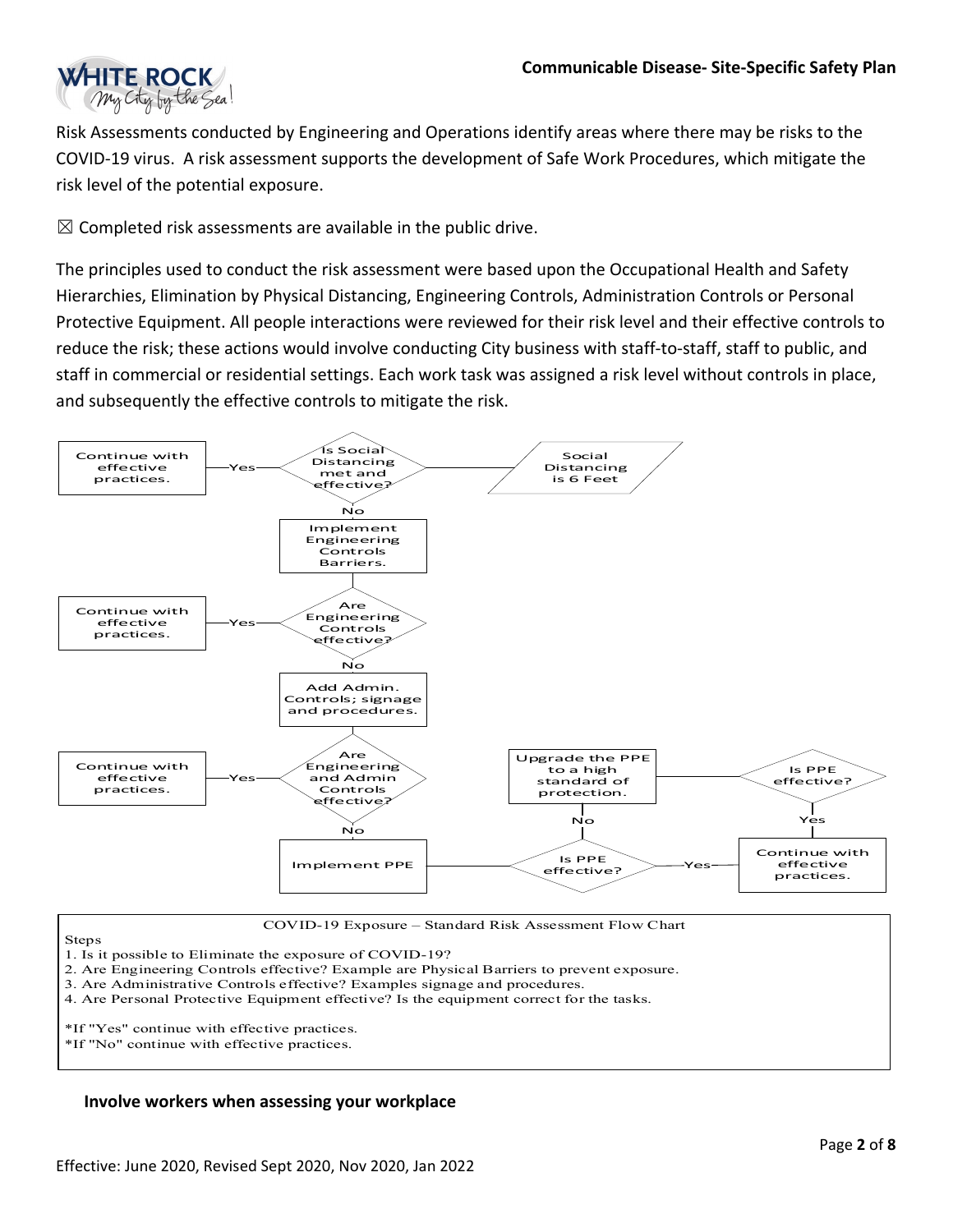

 $\boxtimes$  We have involved frontline workers, supervisors and local Joint health and safety committee

 $\boxtimes$  We have identified areas where people gather, such as break rooms, lobbies, meeting rooms.

 $\boxtimes$  We have identified job tasks and processes where workers are close to one another or members of the public. (workplace, vehicles etc.)

 $\boxtimes$  We have identified the tools, machinery and equipment workers share while working

 $\boxtimes$  We have identified surfaces that people touch often, such as doorknobs, elevator button, light switches etc.

## *2.* **Implement Measures (Controls) To Reduce Risk**

To reduce the risk of the virus spreading, the following protocols may need to be implemented to protect against the risk of COVID-19.

Indicate which of the below protocols would be effective and required for your staff:

*Elimination Measures- Limit the number of people at the workplace and maintaining physical distance:* 

- $\boxtimes$  Establish and post Occupancy limits (to ensure physical distancing is maintained)
- $\boxtimes$  Staff working from home or remotely,
- $\boxtimes$  Staggered or changes to work schedules,
- $\boxtimes$  Limiting, reducing, or prohibiting visitors
- $\boxtimes$  Reducing in-person meetings, training etc.
- $\boxtimes$  Rescheduling/rearranging work tasks
- $\boxtimes$  Promote online/virtual service delivery to residents

 $\boxtimes$  Identifying and establishing a maximum number of people for common areas such as break rooms, meeting rooms, washrooms, elevators, etc. and posting Occupancy limits for common areas, offices etc.  $\boxtimes$  Implement measures to keep workers and others at least 2 meters apart, wherever possible.

 $\boxtimes$  Limiting vehicle occupancy to 1 person wherever possible and a max of 2 workers where not possible. When assigning 2 people to a work vehicle, ensure it is the same 2 people each time, as much as possible.  $\boxtimes$  Other Measures: Minimize sharing of office space or workstations/equipment, temporarily relocate staff who share offices to other areas that may not be in use due to staff working remotely and/or utilizing board rooms and meeting spaces. Alter hours of work or duties in a way that minimizes contact with others. If an office must be shared install Plexiglas barriers between the employees, arrange to minimize exposure and ensure masks are worn at all times when occupied by more than one person.  $\boxtimes$  Other Measures: Ensure staff go straight to and from their work areas/offices and do not linger near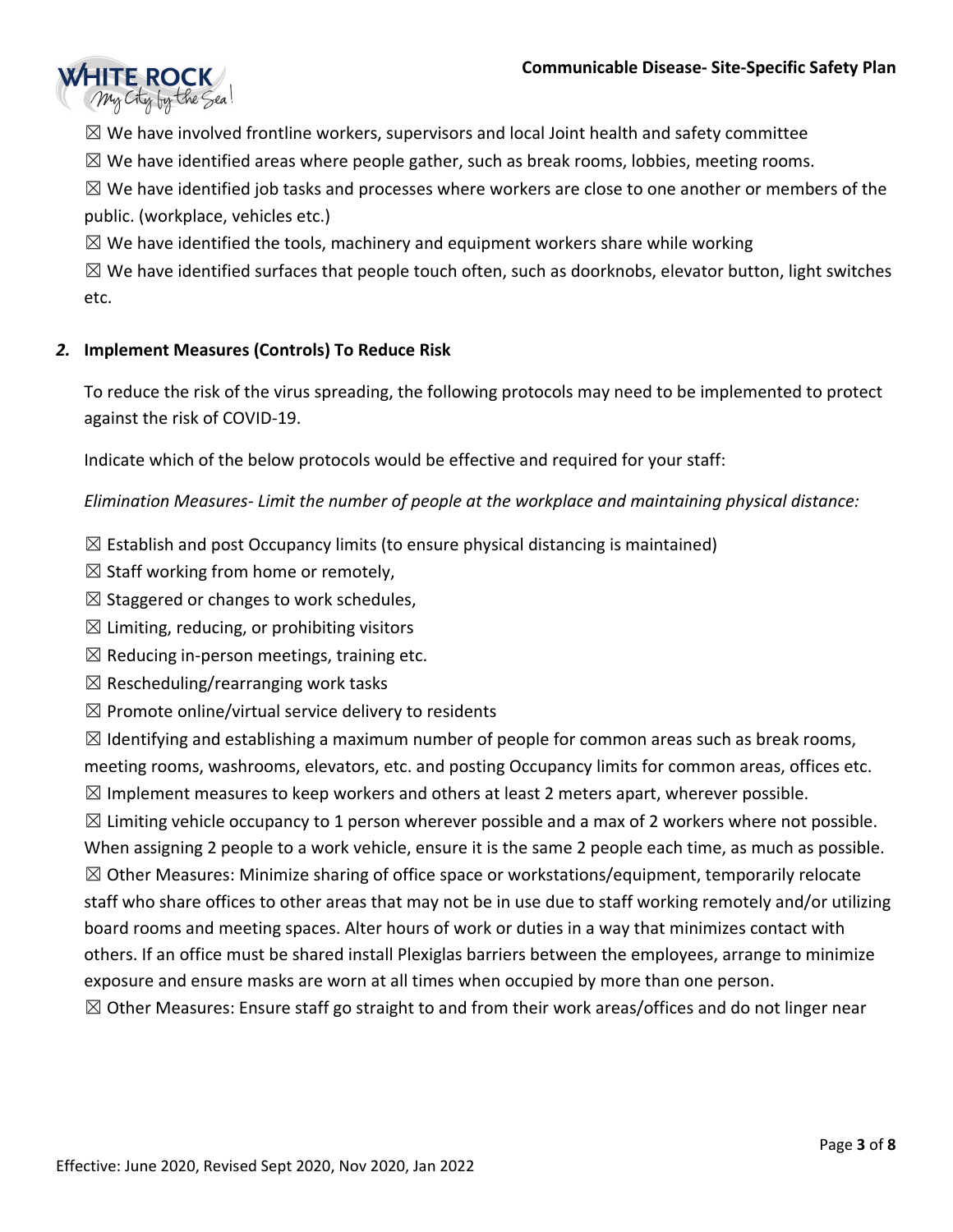

# *Engineering Measures – Barriers and partitions*

 $\boxtimes$  Installing barriers (such as plexiglass) where workers can't keep physical distance from co-workers, customers, or others. Highest priority is where staff interact with the public.

 $\boxtimes$  Barriers are secured to eliminate other risks

 $\boxtimes$  Limit in-person interactions to essential people, including meetings, training, inspections, interviews, musters, enforcement, site meetings, breaks, and other City services. Utilize technology to virtually complete work.

 $\boxtimes$  In cases where hallways, stairs and pathways between workstations result in other staff encroaching on the 2-meter distance, encourage staff to distance as much as possible, not gather in hallways, stairs and communal pathways, and transit the area quickly.

 $\boxtimes$  Limit the number of staff on shift to the minimum number required.

\_\_\_\_\_\_\_\_\_\_\_\_\_\_\_\_\_\_\_\_\_\_\_\_\_\_\_\_\_\_\_\_\_\_\_\_\_\_\_\_\_\_\_\_\_\_\_\_\_\_\_\_\_\_\_\_\_\_

- $\circ$  Flex stations must be booked
- o Room cannot exceed occupancy limits, no congregation allowed.
- $\boxtimes$  Refrain from handshaking, hugging and other close contact with people.
- $\boxtimes$  Limit in-person interactions and use virtual-based options instead, wherever possible.
- $\boxtimes$  Ensure staff remind people to keep moving if they start to congregate in one spot.
- $\boxtimes$  Meet outside or in open spaces, whenever possible, (ie: use outdoor deck upstairs).

#### *Administration Measures – Rules & Guidelines*

 $\boxtimes$  Staff have been informed to not come to work when sick (staff with communicable diseases procedure)

 $\boxtimes$  Maintain a minimum of 2 meters (6 ft) from others.

 $\boxtimes$  Encouraging staff to regularly wash their hands through crew talks and signage (post signage on hand hygiene in common areas such as break room, washrooms, etc. .

 $\boxtimes$  Encouraging and posting signage on how to cover coughs and sneezes.

 $\boxtimes$  Passive screening for visitors (signage posted outside of the building asking those with COVID-19 symptoms to not enter)

 $\boxtimes$  Encouraging staff to wipe down equipment after use

 $\boxtimes$  Posting signs to identify areas of high traffic. Stop, yield, or one-way directional arrows may assist in maintaining physical distance.

 $\boxtimes$  Encouraging staff to move aside and yield if they see another worker or visitor walking in their direction

 $\boxtimes$  Where directional control is unavoidable, convex mirrors maybe used at blind corners to mitigate accidental contact

- $\boxtimes$  Allow communal doors to remain open throughout the workday to reduce contact with door handles
- $\boxtimes$ Posting occupancy limit posters in all areas
- $\boxtimes$  Instruct workers to use their own equipment, such as pens, staplers, headsets, and computers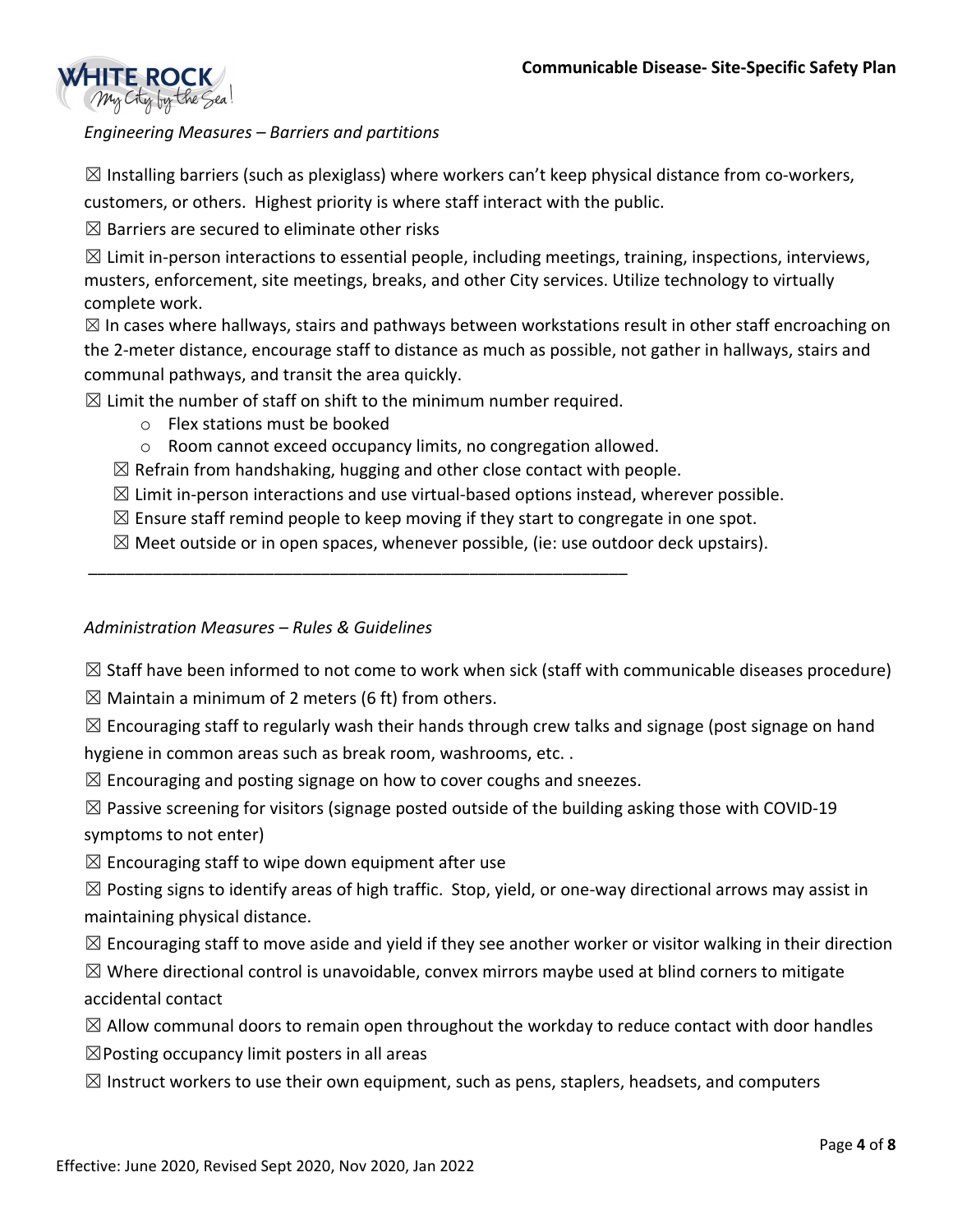

 $\boxtimes$  Encouraging hygiene practices that address the needs of the workplace that includes washing or sanitizing hands after coming into contact with public items

 $\boxtimes$  Creating "pods" or "cohorts" of workers who work together exclusively, as much as possible to reduce the risk of broad transmission.

# *Personal Protective Equipment (PPE)*

Personal protective equipment is the last line of defense against a hazard and is one additional measure that can be taken as part of a layer approach to prevent transmission. Personal protective equipment may include non-medical masks, medical masks, N95 masks (respirators), gloves, eye protective and/or an apron or disposable coverall.

 $\boxtimes$  Policy on the use of masks (and is appropriate to the workplace and meets or exceeds orders and/or guidance from the Provincial Health Officer)

 $\boxtimes$  Masks are selected and used properly, signage is available for workers on using masks correctly and they have been told how to properly use a mask

- $\boxtimes$  Certain tasks will require specific personal protective equipment
- $\boxtimes$  Staff have been trained on the proper use, maintenance, and cleaning of the PPE

### *Effective Cleaning and Hygiene Protocols*

 $\boxtimes$  Adequate supplies of handwashing facilities and hand sanitizers are available, visible, and easily accessed. (cleaning and sanitizing supplies can be procured by submitting a facilities maintenance request)  $\boxtimes$  Policies/Procedures/signage in place for hand and respiratory illness hygiene

 $\boxtimes$  High-contact touch surfaces are cleaned regularly (such as light switches, door handles/knobs, hand railings, push pads on doors, counters, arm rests on chairs, tables, paper towel dispensers, sanitizer handles, garbage can lids, fountains, buttons, soap dispensers, lunch/break tables, microwave/coffee buttons, etc.)

- $\boxtimes$  Maintaining routine workplace cleaning practices
- $\boxtimes$  Staff are encouraged to wipe down their equipment (desk, keyboard, mouse, phone, etc.) regularly
- $\boxtimes$  Workers assigned to complete cleaning tasks have adequate training and materials
- $\boxtimes$  Cleaning and disinfection is completed on any surface that an ill worker/person has come into contact with
- $\boxtimes$  Sanitizer at every work station
- $\boxtimes$  Janitorial staff clean high touch areas three times a day
- $\boxtimes$  Ensure cleaning supplies and garbage bins are available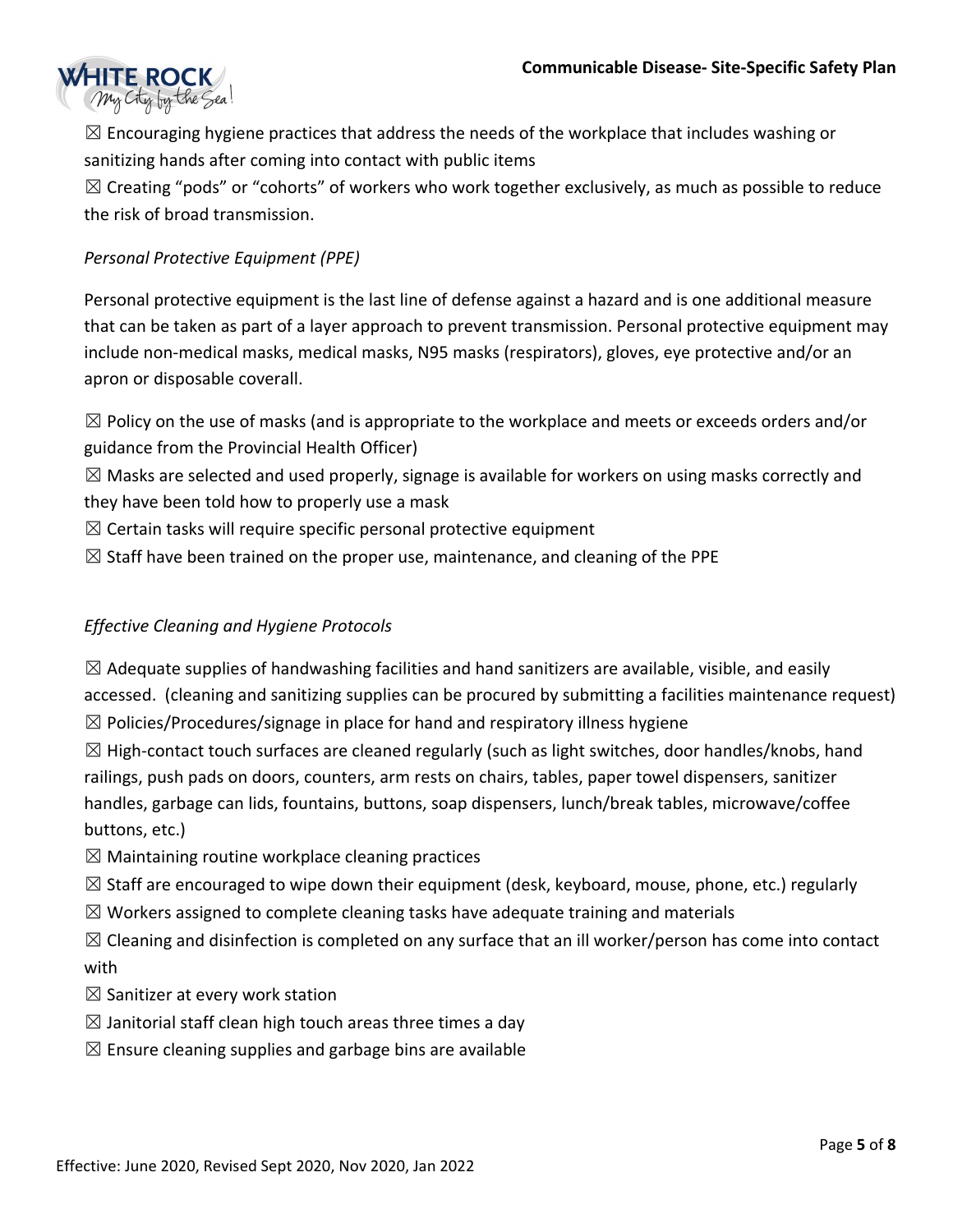

# **3. Developing Plans, Practices and Procedures**

The following policies and guidelines are in place in order to prevent the spread of COVID-19:

 $\boxtimes$  Vaccination Policies in place to support workers receiving COVID-19 vaccinations

☒ *Proof of Vaccination Policy* communicated to staff- Staff who must enter RCMP detachment policy effective November 15, 2022, City-wide policy effective February 14, 2022

 $\boxtimes$  Interim Employment Policy

☒ *Staff with Communicable Disease Symptoms* Procedure

 $\boxtimes$  Workers and visitors directed by Public Health to self-isolate are to follow that advice and to remain at home

☒ Workers who are working from home are to adhere to *the Interim Telecommuting Guide & Remote Access Policy*.

 $\boxtimes$  Relevant Safe Work Procedures and Practices are available in the public drive, wave and/or posted in the workplace

☒ First Aid attendants are familiar with *OFAA protocols* for use during COVID-19

 $\boxtimes$  All workers, including those working from home, who work alone, use the SafetyLine Person-check system, and follow all working alone requirements and safe work practices

 $\boxtimes$  Ensure workers have the training and strategies required to address the risk of violence that may arise, especially due to enforcement of COVID protocols. Violence prevention program is in place at your location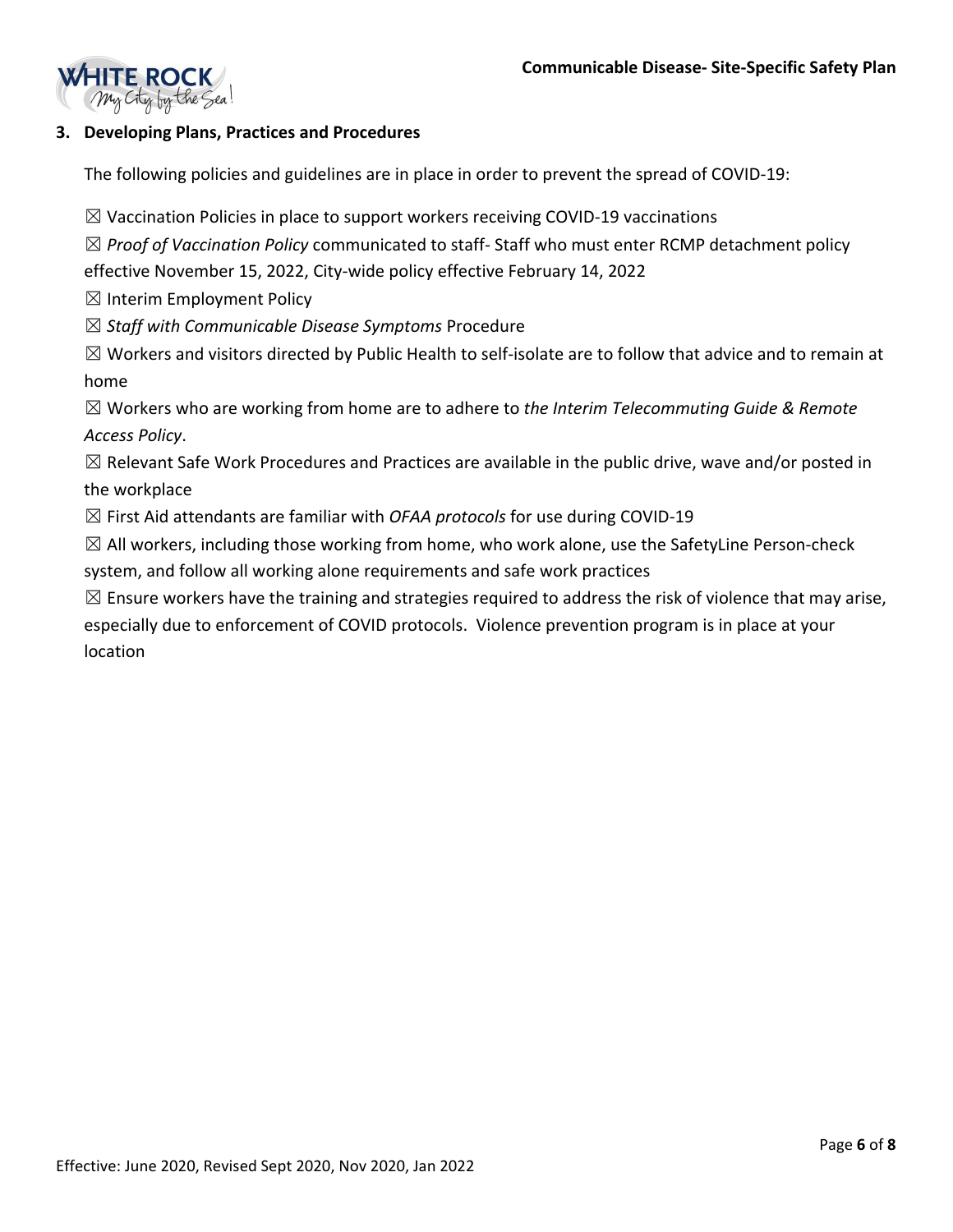

# **4. Communication and Training of Plans**

Signage is posted outside of the facility indicating who is restricted from entering the premises, including visitors and workers with symptoms. Additional signage required to communicate safety protocols and promoting physical distancing will be posted throughout the facility, for example, handwashing/sanitizing, occupancy limits, mask requirements etc.

Managers/Supervisors will communicate and train staff on their Area / Group Specific Plans as well as applicable COVID-19 pandemic hazards/risk information, control measures, (e.g. policies, practices, and procedures) and other COVID safety requirements, including:

- $\boxtimes$  The City's online COVID-19 training course
- $\boxtimes$  Interim Employment Policy.
- ☒ Safety Plan.
- ☒ Risk Assessment (Contents).

 $\boxtimes$  How to address people in the workplace not following safety measures (e.g. physical distancing or entering the facility with symptoms).

- $\boxtimes$  Changes to physical layouts/work activities.
- $\boxtimes$  Personal Protective Equipment (P.P.E.) required and How to use.
- $\boxtimes$  The risk of exposure to COVID-19, and the signs, symptoms and transmission routes of the disease.
- $\boxtimes$  Exposure Control Safety Plan (Contents and Requirements).
- $\boxtimes$  Location of washing facilities, including dispensing stations for alcohol-based hand rubs.
- $\boxtimes$  How to report an absence, exposure to, or symptoms of COVID-19.
- $\boxtimes$  How to stay informed of COVID Info
- $\boxtimes$  Site specific Prevention and Control Measures:
	- ☒ General COVID Safe Work Practices
	- $\boxtimes$  Cleaning and Disinfection (including location, how to, WHMIS info for cleaning products etc.).
	- $\boxtimes$  Physical Distancing
	- $\boxtimes$  Hygiene Practices
	- $\boxtimes$  Site-Specific Orientation including, COVID Safety
	- $\boxtimes$  Applicable Safe Work Procedures/Practices
	- ☐ Other: (write in):

 $\boxtimes$  Post signage, safety plan, mask signage, feeling ill signage, occupancy signage, physical distancing signage

Safety Plans will be posted at entrances, on the Wave, the City website and other areas within the workplace as necessary. Copies of all areas will be available on the public drive.